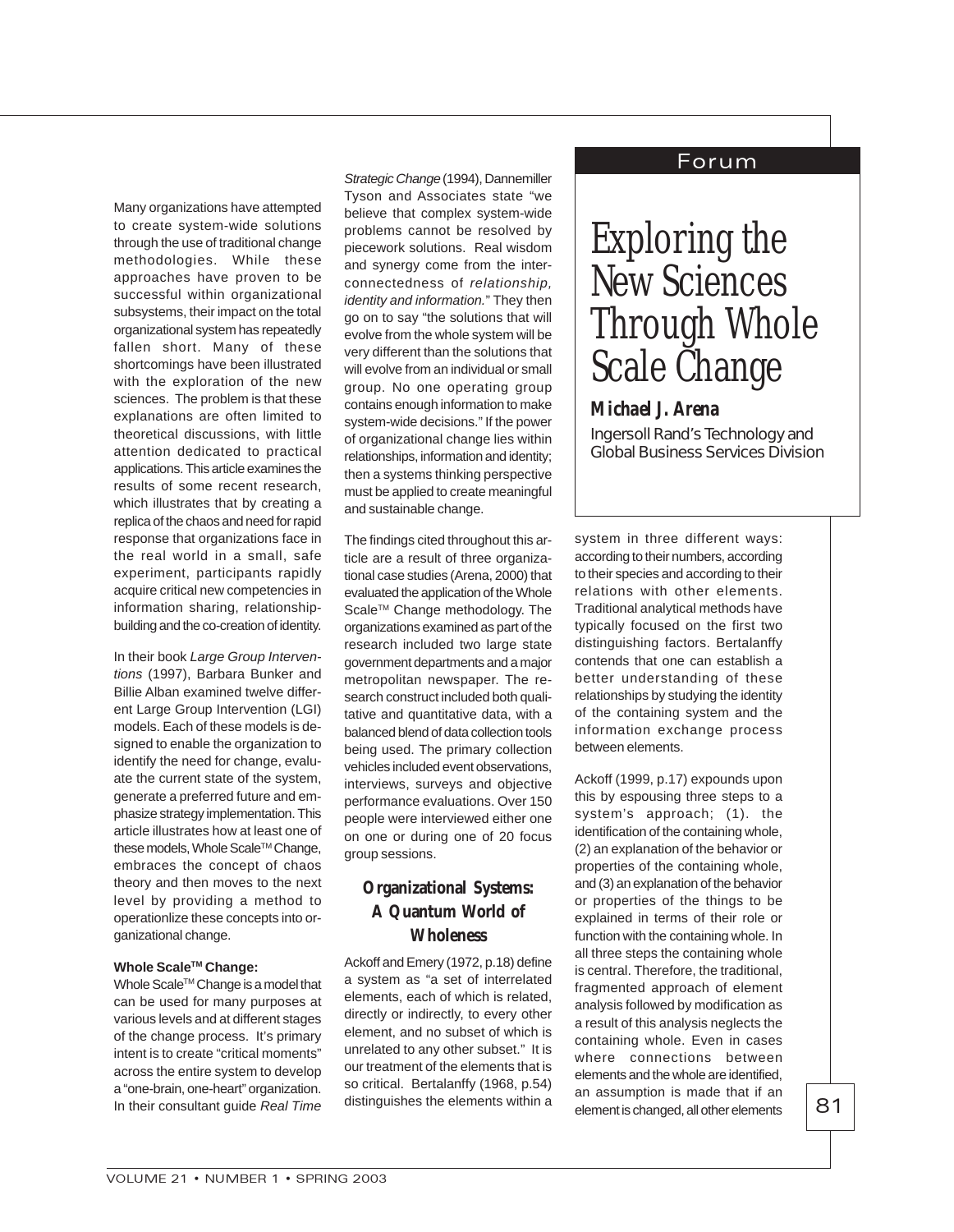remain static. We know that dynamic systems do not operate in this manner. Systems must be understood, as whole systems and therefore, we must focus our attention towards the relationships that make the parts whole.

# **In a World of Change, Relationships are Key**

Wheatley (1999, p.10) says, "in the quantum world, relationship is the key determiner of everything. Subatomic particles come into form and are observed only as they are in relationship to something else. They do not exist as independent things." Heisenberg (1958, p.107) describes this by saying they "appear as a complicated tissue of the events, in which connections of different kinds alternate or overlap or combine and thereby determine the texture of whole."

Today's rapid change forces the realization that we live in a quantum world. Just consider the explosion of global corporations; the staggering pace of innovations; and our growing dependence on a market developing around e-commerce. Being responsive to these environmental changes requires that we continue to expand our understanding of the relationship networks through the sharing of information and the creation of identity.

#### **Operationalizing Chaos:**

Basic principles necessary for understanding the interconnectedness of relationship, identity and information include:

Living systems identify new potential through information sharing

Living systems generate order through relationships

Living systems organize at a higher level around identity

Given these principles, the concept of Whole Scale™ Change provides a practical platform towards understanding living systems. The processes associated with Whole Scale Change, destroy the selfimposed boundaries of daily organizational life. System members are enabled to explore beyond outdated and artificial barriers that they have grown to know and fear. During such explorations, critical moments of discovery occur. Discovery triggers a different kind of organizational change. This became evident during this research process; managers were no longer able filter communications through the hierarchy. As one person stated, "the culture change process (Whole Scaleä Change) acted as a catalyst to drive us forward as a result of uncensored dialogue." Change was not limited by the pre-imposed rules and boundaries inherent to most organizations. These experiences resulted in significant paradigm shifts that changed the way system members understood/comprehended the system. As these traditional boundaries were shattered, system members were empowered to share more openly.

## **Living systems explore greater potential through information sharing:**

As Michael Hammer and James Champy (1993) state the "era of smooth sailing is gone." Long gone are the days when we planned and designed in a vacuum. For every system we design, there is a loophole. For every rule there is an exception. For every new solution, there is a new problem. Organisms are in a constant state of evaluation and discovery. "Whenever the environment offers new and different information, the system chooses whether to accept that provocation and respond" (Wheatley, 1999 p. 21). Organizations are in perpetual motion, waiting to discover ever more

innovative ideas – discoveries that spawn creation.

Within the context of a Whole Scale™ Change event, information is allowed to flow freely across all boundaries. Judgment and evaluation of the information are initially suspended, while sharing is strongly encouraged. The explicit use for some information is unclear, yet its implicit purpose is to aid in the construction of a common database. Information takes on many forms, such as conversations, presentations, exercises, etc. These force system members to broaden their awareness level of the entire system. This awareness is often expressed as dissatisfaction initially, but it soon turns into understanding. Once this initial organizational discontent is overcome, system members begin to develop the trust necessary for building relationships.

A new way of communication rapidly evolves, people are able to speak exactly what they feel and think, and there is a degree of organizational listening that didn't exist before – listening that fuels mutual respect. For many this form of dialogue is a new experience, people are asked to speak their own truth. Individuals are able to push back and challenge one another without fear of retribution. Unrestricted information flow is fostered; individuals are supported to answer tough questions, thereby creating a new sense of accountability that did not exist before. This sense of accountability grows out of responsibility, rather than fear. The group as a whole provides the necessary tension to reduce the acting out on personal agendas, so self-regulation becomes an innate aspect of the process. Thus, information continues to flow into the organizational field and a common database evolves.

During a Whole Scale™Change event, as system members engage in a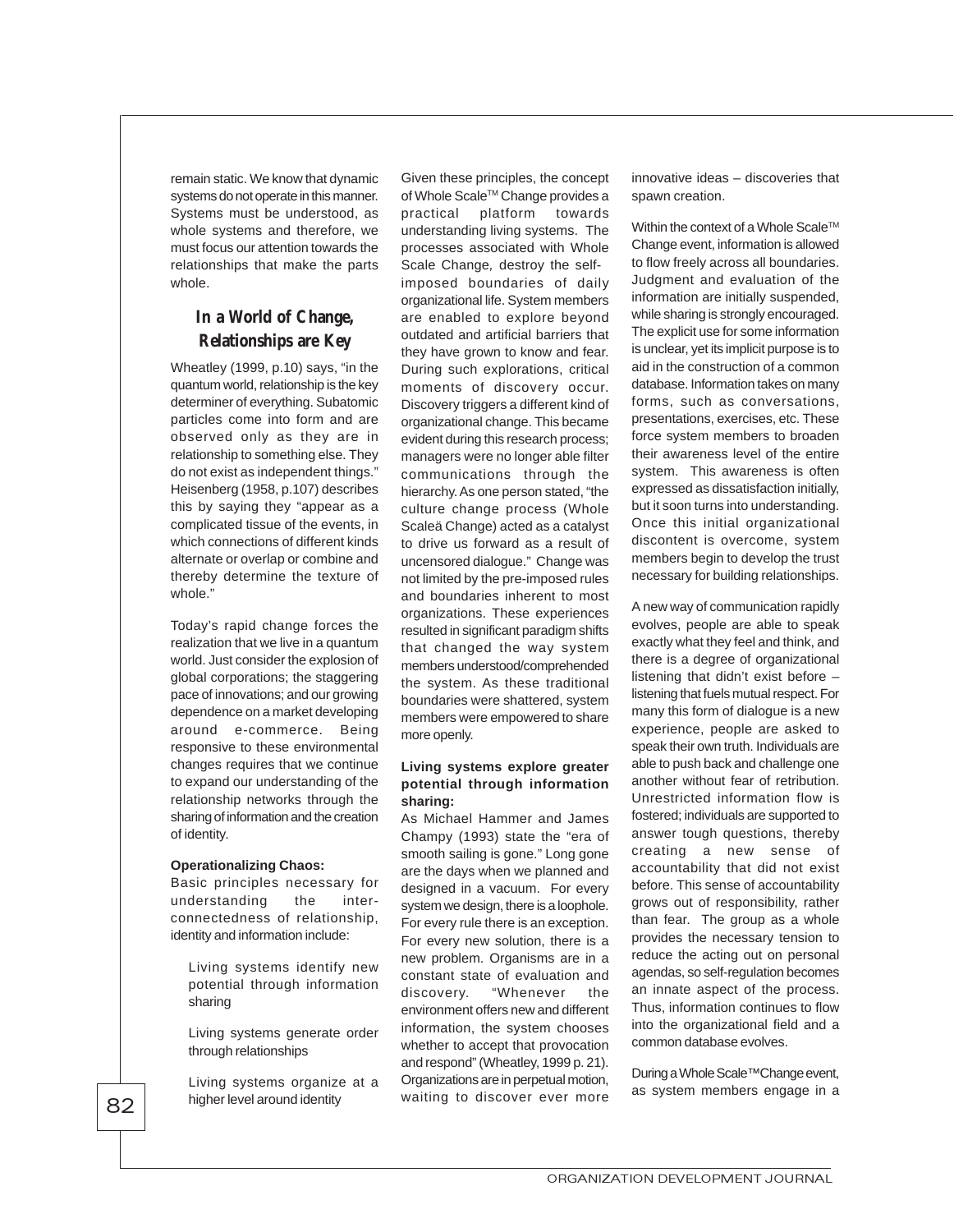replicated microcosm of the broader system, they begin to see things they have never seen before. Participants listen to others and begin to recognize that they are not alone. They begin to appreciate one another from different perspectives. They begin to see the consequences of their own actions on the broader system. In essence, they become much more aware of their surroundings. One individual stated, "each group had its own goals and we never really cared about how those goals aligned with the division's goals or the department's goals. It was also unclear as to which goals took priority, for nobody even asked this question. So, naturally they were only concerned with their own." Another participant said, "the conference helped us to become more focused on department performance, and helped us to understand that we were members of a larger organization."

# **Living systems generate order through relationships:**

As a result of the uninhibited flow of information, new relationships began to materialize. System members begin to relate in a very different way through the process of dialogue. They are able to share their struggles and problems. They're also more willing to take the risk of sharing their personal visions for the system. The perceived organization as it existed, begins to disintegrate and a new, richer texture begins to evolve. Sincere and deep relationships emerge through the expression of feelings and visions. Exposing vulnerabilities and personal visions generates a new kind of willingness. System members connect on an emotional level. Relationships begin to occur on a metaphysical level. Individuals begin to see each other in a different manner.

"There is an innate striving in all forms of matter to organize into relationships. There is a great seeking for connections, a desire to organize

into more complex systems that include more relationships, more variety," (Wheatley, 1996, p. 30). We must learn to recognize systems as whole systems not as individual elements. The relationships of these elements are as critical as the elements themselves. "The notion that fragments are separately existent is evidently an illusion, and this illusion cannot do other than to lead to endless conflict and confusion" (Bohm, 1980, p. 1). The challenge is that when we are so entrenched inside our own entity, it is difficult to comprehend a coherent entity. Whole Scale Change increases the level of comprehension by simulating a shared experience of inquiry across the entire system. No one individual or group has the capacity to create organizational optimization alone. However, when the components of the system are brought together, the capacity to create system-wide solutions is generated. One person said, "we began to start talking as a whole organization verses individual divisions, division barriers are breaking down and people are working together." The dialogue that took place began to generate a sense of enthusiasm that evolved from the diversity of opinions that came from the various subsystems that make up the organizational system. An authentically different attitude emerged. One participant said, "tomorrow isn't what it use to be!"

My research observations indicate that this higher degree of order and understanding evolves within a Whole Scale Change event. In fact, this evolution may be a necessary component of success. However, this order is system-generated, not imposed upon the system. The elements of the system, when provided the appropriate space, come together and generate the degree of structure and order necessary to rediscover and enhance identity. One of the most interesting findings during the focus group sessions was how

some individuals had converted the outcomes of the conference into practical everyday uses, or found personal ways to develop order around the event outcomes. For example, one supervisor included the values generated at the event on his internal memos in order to reinforce their use. Another supervisor incorporated the values into the annual performance evaluations for all of his employees, while yet another supervisor began using these values as part of the employment interviewing process. None of this was dictated, it simply evolved from the identity generated during the Whole Scale™ Change process.

## **Living systems organize at a higher level around identity:**

Through the process of being open, vulnerable and willing to share personal visions, common ground is established. This common ground acts as the foundation for selforganization. It is a shared experience that assists system members in the development of a new, unified vision. This vision is something far more than a statement on a sheet of paper. It is the embodied outcome of full participation by the collective whole. It's about the creation and validation of one common purpose or identity. Shared identity becomes inseparable from the collective individual identities, serving then as a driving force to guide the individual elements of an organization in a unified direction. The power of this newly created vision is that it evolved from the full, uninhibited, participation of individuals. One person stated during an event that " I have a personal stake in the vision that I did not have before."

We know that the most essential element of living systems is the creation of its identity. Identity is what forms and drives the system forward. Common purpose must be established so that all parts of a system are serving a united identity. Within a Whole Scale Change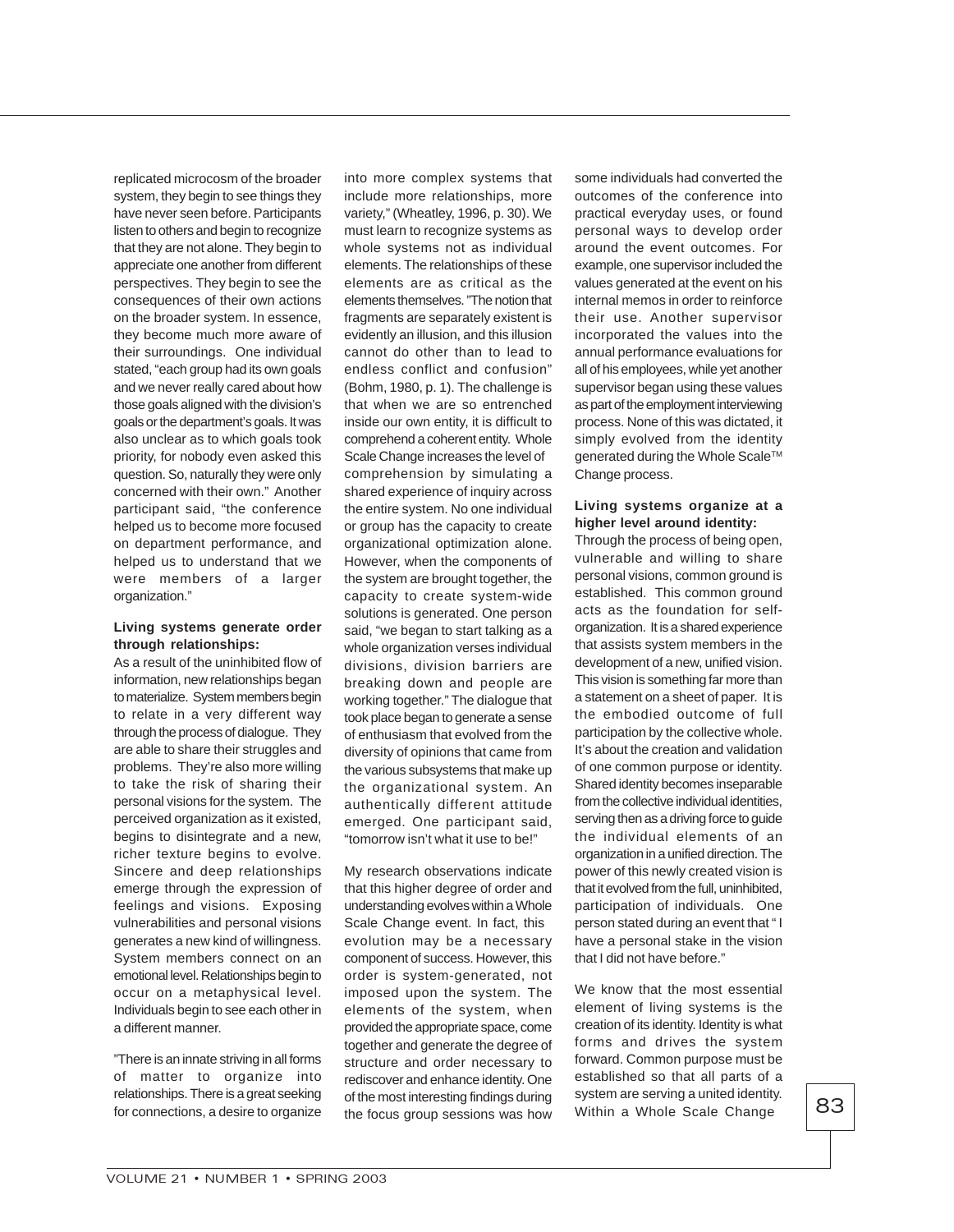session, participating members are asked to generate and articulate an organizational vision. The individuals responsible for realizing the vision are actually involved in its creation. Not only does this generate an increased degree of commitment to the vision, but it also serves in the creation of a unified identity.

As living systems struggle to maintain identity, a higher level of complexity will evolve. This higher-level system becomes better equipped to deal with the issues of today, only to find that it is already tomorrow. Thus, evolving to an even higher level. This process is called autopoiesis. "Autopoiesis is the fundamental process for creating and renewing itself, for growth and change. A living system is a network of processes, which every process contributes to all other processes. The entire network is engaged together in producing itself" (Capra 1996, p. 99). The basis for autopoiesis is the sharing of information.

On reflection we realize that this process is in direct contradiction with traditional scientific beliefs. "According to the second principle of thermodynamics, the general trend of processes is towards increasing entropy.1 Yet, living systems maintain themselves in a state of the high order and improbability" (Bertalanffy, 1968, p. 143). Through the process of engaging the individual elements of the whole system and the sharing of information, new potentials arise, opportunities that no one element is capable of comprehending by itself. In their book Dealing with Complexity: an Introduction to the Theory and Application of Systems Science (1996, p.9), Robert Flood and Ewart Carson discuss the process of autopoiesis by saying, "a cell produces its own components that in turn produce it. Living systems can be thought of as autopoietic since they're organized to enable their processes to produce components that are necessary for the continuance of their

processes." As this system continues to engage with itself, its potential grows, opening up a wealth of opportunities that didn't appear to exist before.

A living system is engaged in an ongoing battle of serving its own identity. It is constantly expending energy to maintain or expand itself. The activities that a living system pursues are directed towards the accomplishment of identity. These systems will initiate change for their own self-interest. There is no need to foist change upon the system; necessary change will evolve from within. It's about "letting go" so we can get going. To compete in today's era of rapid change, organizations must master this skill. Unfortunately, "Organizations lack this kind of faith, the faith that they can accomplish their purposes in varied ways and that they do best when they focus on intent and vision, letting forms emerge and disappear. We seem hypnotized by structures, and we build them strong and complex because they must, we believe, hold backed the dark forces that threaten to destroy us" (Wheatley, 1999, p. 18).

During one of the case studies undertaken in this research, a participant said, "after the conference, I was able to refer to it and then turn people loose. Having experienced it, they understood what they needed to do and how they could help others. It was as if the common purpose had come alive. It was invaluable in striving towards internal customer service." After establishing the shared identity, it acted as a force that continued to bring people together long after it was over. People understood why they were doing what they were doing. Therefore, agreement came much more rapidly since it was focused outwardly towards the organizational vision.

In one such illustration, a Hardware Analyst, within one of the state government organizations, willingly went beyond department standards to provide another employee with the technical tools necessary to better serve the customer. This typically required multiple approvals and signoffs, yet he understood that it was an important request towards reaching the organizational vision. Therefore, he was able to look beyond his narrow perspective to a more systems-wide one. During one focus group session a person said that employees would often whisper to each other, "remember the conference" in order to gain someone's attention. Whatever the issue, the events seemed to create some invisible force that guided behavior and organizational life. Which enabled the organizations to become highly flexible and responsive to a turbulent environment.

## **Future State – Moment State:**

Unseen connections emerge from the Whole Scale Change process, which can ultimately lead to the creation of a new organizational texture. Whole Scale™ Change enables organizations to develop the capacity to respond to disturbances and opportunities by reorganizing itself at a more complex level. This occurs through the process of sharing information and enhancing relationships. Almost everyone interviewed during the study, felt that the interactions that occurred during the events were critical to future realized success. Some said that it has brought employees together on a personal basis, creating ongoing relationships and it acted as a platform for the creation of a shared identity. Once a shared identity is generated, it acts as an invisible force used to structure space and modify behavior; therefore, guiding and influencing that which occurs within an organization. As on person said, "it took on a life of its own", referring to the Whole Scale™ Change event.

With limited ability to predict and forecast the future of a social system in a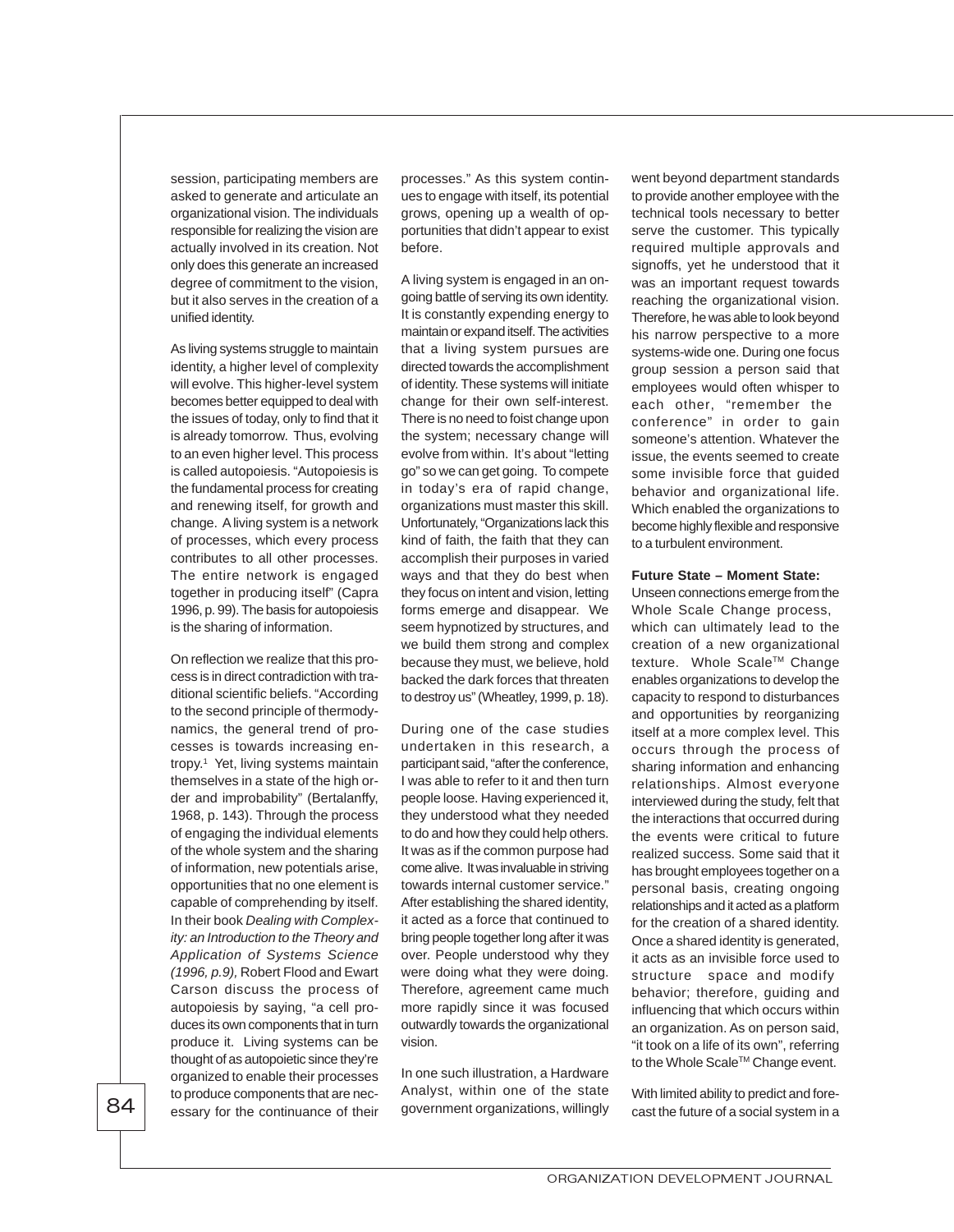world of chaos, there is an increased burden on system members for higher levels of responsiveness. Not only do these members need to enhance the inter-connectedness of relationship, information and identity but they also need to access these in the moment. In a Whole Scale Change event participants are shown HOW this works and WHAT operationalzing chaos looks like. The processes within Whole Scale™ Change actually demonstrate self-organization in a simulated environment. Participants are able to observe the consequences of their actions on the larger system. "The most powerful learning comes from direct experience. When our actions have consequences beyond our learning horizon, it becomes impossible to learn from direct experience. We learn best from the experience, but we never directly experience the consequences of many of our most important decisions" (Wheatley, 1999, p.23)

This phenomenon may be the most critically observed characteristic of this model. While the Whole Scale Change events did not always produce the original desired outcomes the organizations hoped for, the sessions did act as a stimulus to building critical competencies that are essential for long-term survival in a chaotic environment. Adhering to the quantum theory (that it is only through observation that things become real), then it can only be through experience that we generate a deeper understanding. The energy that is created during these events is not the result of charismatic presentations of a desired future, as much as the participation and experience of being part of this future. One person said, "the direct benefits were not the most substantial, it was the indirect benefits that made the greatest impact, such as motivating and supporting employees. The most substantial part was the experience itself and its impact

on individuals, not the action plans. The conference was an eye-opening experience."

Today's competitive environment is extremely challenging. There is a tremendous need to increase the level of participation in order to enhance commitment, – but we've learned that building commitment takes time — yet we are not afforded the luxury of taking our time in implementing new ideas. We also know that information and relationships are essential to generating system-wide change. Unfortunately, traditional change approaches are incapable of accommodating all of these dimensions. While the concept of chaos theory takes us to the next level of explaining such dynamics, it provides little guidance around practice modification, based on this research it appears that Whole Scale<sup>™</sup> Change does.

## **References**

- Ackoff, R. (1999). Ackoff's Best: His Classic Writings on Management. New York: John Wiley & Sons, Inc.
- Arena, M. (2000). A Study of Whole System Organizational Change: Trading in the Tradeoff. Cincinnati, OH: The Union Institute.
- Bryson, J., & Anderson, S. (2000). Applying Large-Group Interaction Methods in the Planning and Implementation of Major Change Efforts. Public Administration Review, 60, 2, p. 143-163.
- Bunker, B., & Alban, B. (1992). What Makes Large Group Interventions Effective? Journal of Applied Behavioral Science, 28, 4, p. 579-592.
- Bunker, B., & Alban, B. (1997). Large Group Interventions: Engaging the Whole System for Rapid Change. San Francisco: Jossey-Bass Publishers.
- Capra, F. (1996). The Web of Life: A New Scientific Understanding of Living Systems. New York: Anchor.
- Danemiller, K., & Jacobs, R. (1992). Changing the Way Organizations Change: A Revolution in Common Sense. Journal of Applied Behavior Science, 28, p. 480- 498.
- Heisenberg, W. (1958). Physics and Philosophy. New York: Harper Torchbooks.
- Kelly, S. (1999). What Business Can Learn from the Simple Science of Complexity. Journal for Quality & Participation. 22. (5), p. 44-47.
- Kim, D. (1999). "The Link Between Individual and Organizational Learning," Sloan Management Review, Fall. p. 37-50.
- Lewin, R. (1993). Complexity: Life at the Edge of Chaos. London: J.D.Dent.
- Prigogine, I. & Isabelle S. (1994). Order out of Chaos. New York: Bantam.
- Tetenbaum, T. (1998). Shifting Paradigms: From Newton to Chaos. Organizational Dynamics. 26. (4), p. 21-33.
- Von Bertalanffy, L. (1950). General Systems Theory. New York: Braziller.
- Wheatley, M. (1992). Leadership and the New Science. San Francisco: Berrett-Koehler
- Wheatley, M. & Kellner-Rogers, M. (1996). A Simpler Way. San Francisco: Berrett-Koehler.
- Entropy is a state of increasing probability and decreasing order.